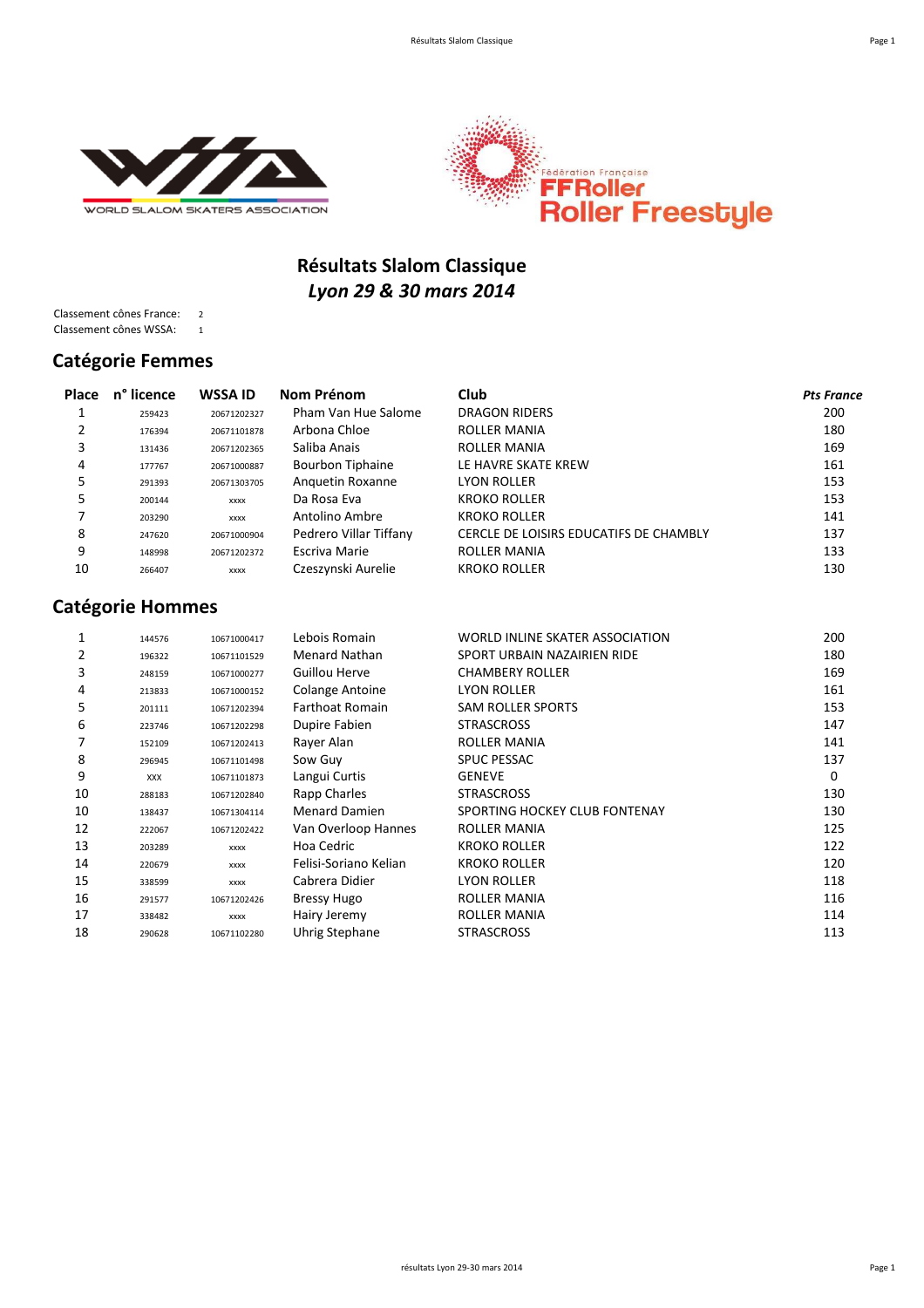



## **Résultats Slalom Vitesse** *Lyon 29 & 30 mars 2014*

Classement cônes France: 2 Classement cônes WSSA: 1

#### **Catégorie Femmes**

| Place | n <sup>o</sup> licence | <b>WSSA ID</b> | Nom Prénom              | Club                                   | <b>Pts France</b> |
|-------|------------------------|----------------|-------------------------|----------------------------------------|-------------------|
|       | 165968                 | 20671202362    | <b>Chaubard Perrine</b> | <b>ROLLER MANIA</b>                    | 200               |
|       | 177767                 | 20671000887    | <b>Bourbon Tiphaine</b> | LE HAVRE SKATE KREW                    | 180               |
| 3     | 148998                 | 20671202372    | Escriva Marie           | <b>ROLLER MANIA</b>                    | 169               |
| 4     | 176394                 | 20671101878    | Arbona Chloe            | <b>ROLLER MANIA</b>                    | 161               |
| 5     | 131436                 | 20671202365    | Saliba Anais            | <b>ROLLER MANIA</b>                    | 153               |
| 6     | 170547                 | 20671202379    | Corcinos Elodie         | <b>USC ACROLLER</b>                    | 147               |
|       | 259423                 | 20671202327    | Pham Van Hue Salome     | DRAGON RIDERS                          | 141               |
| 8     | 247620                 | <b>XXXX</b>    | Pedrero Villar Tiffany  | CERCLE DE LOISIRS EDUCATIFS DE CHAMBLY | 137               |
| 9     | 200144                 | <b>XXXX</b>    | Da Rosa Eva             | <b>KROKO ROLLER</b>                    | 133               |
| 10    | 291393                 | 20671303705    | Anguetin Roxanne        | <b>LYON ROLLER</b>                     | 130               |
| 11    | 236009                 | 20671000898    | Harter Joelle           | WORLD INLINE SKATERS ASSOCIATION       | 127               |
| 12    | 203290                 | <b>XXXX</b>    | Antolino Ambre          | <b>KROKO ROLLER</b>                    | 125               |

### **Catégorie Hommes**

| 1  | 76683  | Fort Yohann                   | SKATE MACHIN ARSACAISE                  | 200      |
|----|--------|-------------------------------|-----------------------------------------|----------|
| 2  | 144576 | Lebois Romain                 | <b>WORLD INLINE SKATERS ASSOCIATION</b> | 180      |
| 3  | 214526 | Escarpe Jeremy                | <b>SPUC PESSAC</b>                      | 169      |
| 4  | 152109 | Rayer Alan                    | <b>ROLLER MANIA</b>                     | 161      |
| 5  | 196322 | <b>Menard Nathan</b>          | SPORT URBAIN NAZAIRIEN RIDE             | 153      |
| 6  | 97042  | Volpei Franck                 | <b>LYON ROLLER</b>                      | 147      |
| 7  | 248159 | Guillou Herve                 | <b>CHAMBERY ROLLER</b>                  | 141      |
| 8  | XXX    | Langui Curtis                 | <b>GENEVE</b>                           | $\Omega$ |
| 9  | 201111 | <b>Farthoat Romain</b>        | <b>SAM ROLLER SPORTS</b>                | 133      |
| 10 | 141110 | Lebrun Alexandre              | <b>LYON ROLLER</b>                      | 130      |
| 11 | 296945 | Sow Guy                       | <b>SPUC PESSAC</b>                      | 127      |
| 12 | 222067 | Van Overloop Hannes           | <b>ROLLER MANIA</b>                     | 125      |
| 13 | 262050 | Nicolao Ambroise              | <b>DRAGON RIDERS</b>                    | 122      |
| 14 | 202007 | <b>Bied-Charreton Clement</b> | WORLD INLINE SKATERS ASSOCIATION        | 120      |
| 15 | 94410  | Rayer Didier                  | <b>ROLLER MANIA</b>                     | 118      |
| 16 | 273724 | Naime Christophe              | <b>CHAMBERY ROLLER</b>                  | 116      |
| 17 | 203289 | Hoa Cedric                    | <b>KROKO ROLLER</b>                     | 114      |
| 18 | 288183 | Rapp Charles                  | <b>STRASCROSS</b>                       | 113      |
| 19 | 338482 | Hairy Jeremy                  | <b>ROLLER MANIA</b>                     | 112      |
| 20 | 291577 | <b>Bressy Hugo</b>            | <b>ROLLER MANIA</b>                     | 111      |
| 21 | 265673 | Febvay Jean-Marc              | ROLLER CLUB FARLEDOIS                   | 110      |
| 22 | 173690 | <b>Verdier Nicolas</b>        | PARIS UNIVERSITE CLUB-SECT ROLLER       | 109      |
| 23 | 245615 | Dieu Michel                   | PARIS UNIVERSITE CLUB-SECT ROLLER       | 108      |
| 24 | 290628 | Uhrig Stephane                | <b>STRASCROSS</b>                       | 107      |
| 25 | 138437 | <b>Menard Damien</b>          | SPORTING HOCKEY CLUB FONTENAY           | 106      |
| 26 | 223746 | Dupire Fabien                 | <b>STRASCROSS</b>                       | 105      |
| 27 | 213833 | <b>Colange Antoine</b>        | <b>LYON ROLLER</b>                      | 104      |
| 28 | 338599 | Cabrera Didier                | <b>LYON ROLLER</b>                      | 103      |